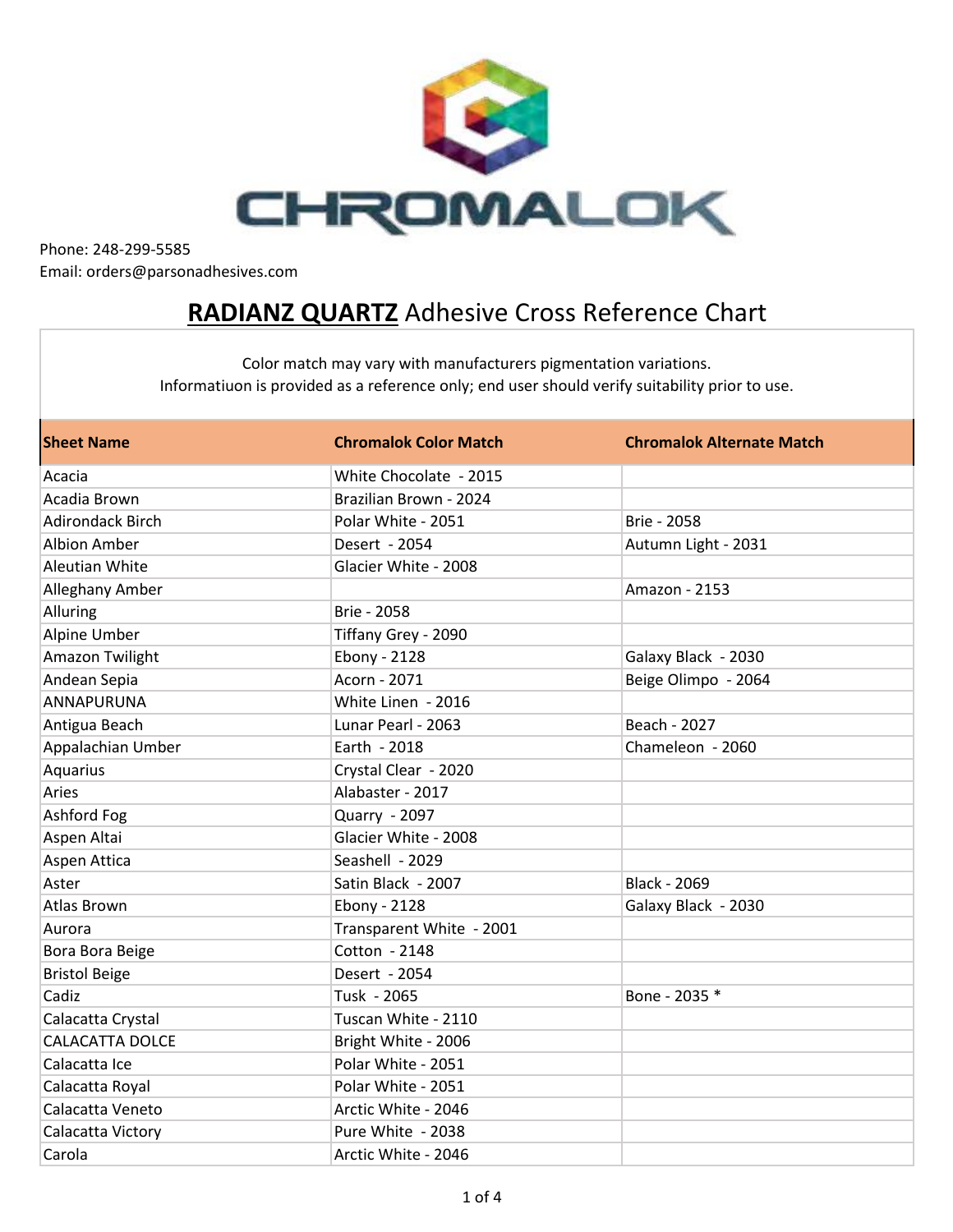

## **RADIANZ QUARTZ** Adhesive Cross Reference Chart

| <b>Sheet Name</b>      | <b>Chromalok Color Match</b> | <b>Chromalok Alternate Match</b> |
|------------------------|------------------------------|----------------------------------|
| Cascade Pebble         | Desert - 2054                |                                  |
| Caucasus Gray          | Meteor Grey - 2056           | Chameleon - 2060                 |
| Cave                   | Ebony - 2128                 |                                  |
| Ceres                  |                              | Quarry - 2097                    |
| Charcoal               | Storm Grey - 2037            | Medea - 2079                     |
| Columbia Grey          | Meteor Grey - 2056           |                                  |
| Contrail               | Quarry - 2097                |                                  |
| <b>Cumberland Flax</b> | Desert - 2054                |                                  |
| Danube                 | Tusk - 2065                  | Bone - 2035 *                    |
| Denali Cloud           | Bright White - 2006          |                                  |
| Diamond White          | Pure White - 2038            |                                  |
| Divine                 | Polar White - 2051           |                                  |
| <b>Eiger Slope</b>     | Coastal Path - 2094          |                                  |
| <b>Elbrus Boulder</b>  | Seashell - 2029              | Oyster - 2021                    |
| <b>Everest White</b>   | Glacier White - 2008         |                                  |
| <b>Ferio Black</b>     | Transparent Black - 2002     | Satin Black - 2007               |
| Gentle Gray            | White North - 2019           |                                  |
| Gold Canyon Gray       | Charcoal - 2034              |                                  |
| Halo                   | White Chocolate - 2015       | Alabaster - 2017                 |
| Himalayan Blue         | Dusk - 2025                  |                                  |
| Impala Black           | <b>Black - 2069</b>          | Satin Black - 2007               |
| <b>Imperial Gray</b>   | Oyster - 2021                | Seashell - 2029                  |
| Interstellar           | White Chocolate - 2015       | Arctic White - 2046              |
| Juniper                | Bright White - 2006          |                                  |
| Kiani Cream            | Limestone - 2280 *           |                                  |
| Korbu Cocoa            | Espresso - 2074              |                                  |
| Kunlun Ink             | Satin Black - 2007           |                                  |
| Lucern Lake            | Tuscan White - 2110          | White Chocolate - 2015           |
| Maipo Grey             | Bone - 2035                  | Tusk - 2065                      |
| Mariposa Buff          | Desert - 2054                | Acorn - 2105                     |
| Marquina Lavagna       | Black - 2069                 |                                  |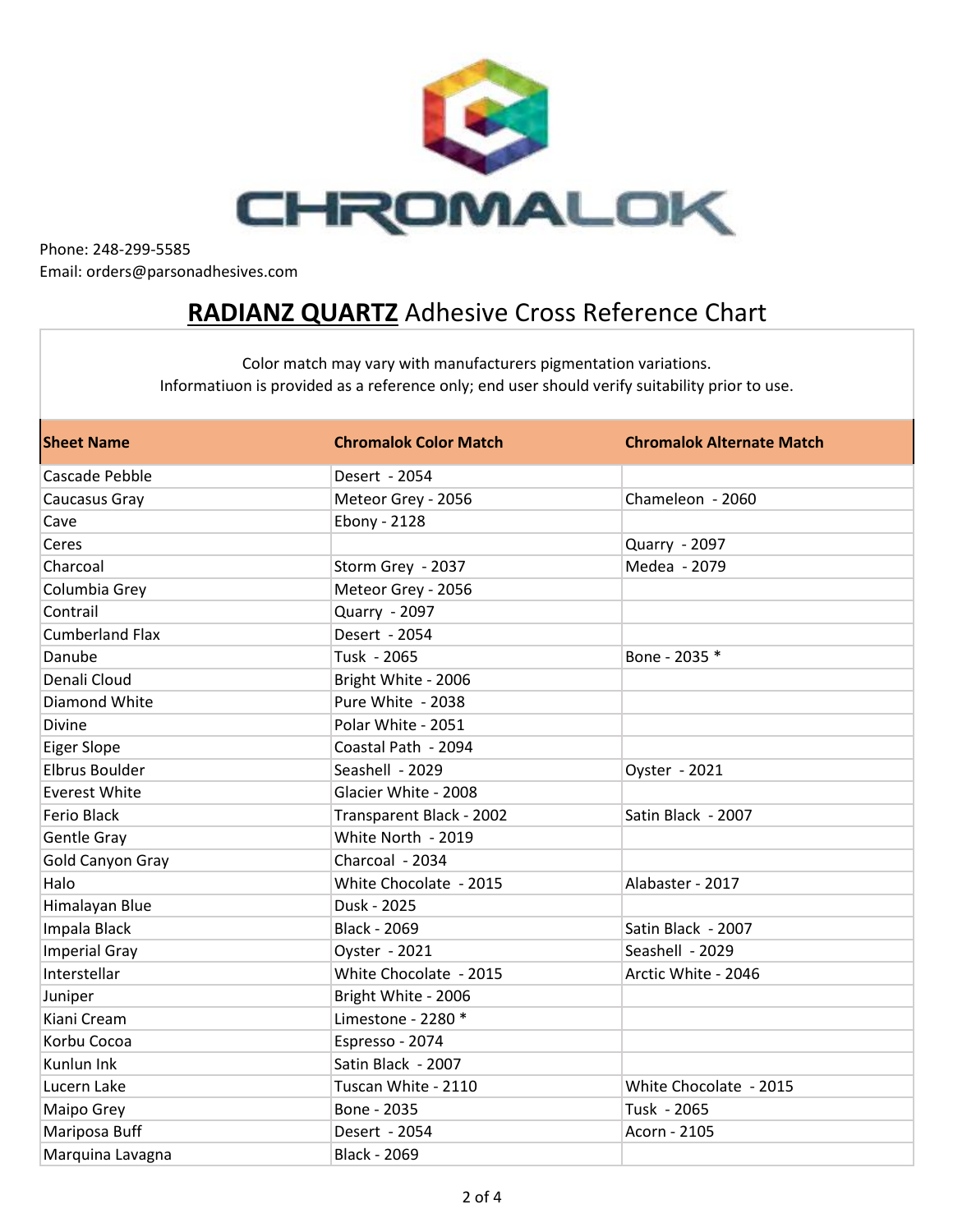

## **RADIANZ QUARTZ** Adhesive Cross Reference Chart

| <b>Sheet Name</b>            | <b>Chromalok Color Match</b> | <b>Chromalok Alternate Match</b> |
|------------------------------|------------------------------|----------------------------------|
| Matala Tan                   | Beach - 2027                 |                                  |
| Mauna Loa Black              | Transparent Black - 2002     | Satin Black - 2007               |
| Midnight Sapphire            | Galaxy Black - 2030          | Dusk - 2025                      |
| Milan Macchiato              | Tusk - 2065                  |                                  |
| Minta                        | Tuscan White - 2110          |                                  |
| Mirama Bronze                | Uba Tuba - 2003              |                                  |
| Moab Canyon Sienna           | Amarillo - 2080              |                                  |
| Modern                       |                              | Oyster - 2021                    |
| <b>Mont Blanc Snow</b>       | Snow White - 2039            | Glacier White - 2008             |
| Moonstone                    | Graphite - 2067              |                                  |
| Mosaic                       | White Linen - 2016           |                                  |
| <b>Mosaic Dalmatian</b>      | White Linen - 2016           |                                  |
| Nantucket Whale              | Transparent White - 2001     |                                  |
| Napoli Beige                 | Bone - 2035                  | Transparent White - 2001         |
| Nuvola                       | White Chocolate - 2015       |                                  |
| <b>Olympus Peak</b>          | Tusk - 2065                  |                                  |
| Orion                        | Arctic White - 2046          | White Chocolate - 2015           |
| Palau Java                   | Ebony - 2128                 | Galaxy Black - 2030              |
| Patagonia Grey               | Storm Grey - 2037            |                                  |
| Pebble Iceland               | Aqueous - 2087               |                                  |
| Pebble Straw                 | <b>Brie - 2058</b>           |                                  |
| Pegasus                      | Pearl Grey - 2149            |                                  |
| Piano Black                  | <b>Black - 2069</b>          |                                  |
| <b>Pinnacle Desert Taupe</b> | Beach - 2027                 | Diana Pearl - 2152               |
| Polar White                  | Nougat - 2028                |                                  |
| Pristine                     | Neutral - 2047               |                                  |
| Rangoon Black                | Transparent Black - 2002     | Satin Black - 2007               |
| Rapture                      | White Linen - 2016           |                                  |
| Rio                          | Tuscan White - 2110          | White Chocolate - 2015           |
| Rocky Mountain Brown         | Brazilian Brown - 2024       |                                  |
| Saffron                      | Beige Olimpo - 2064          |                                  |